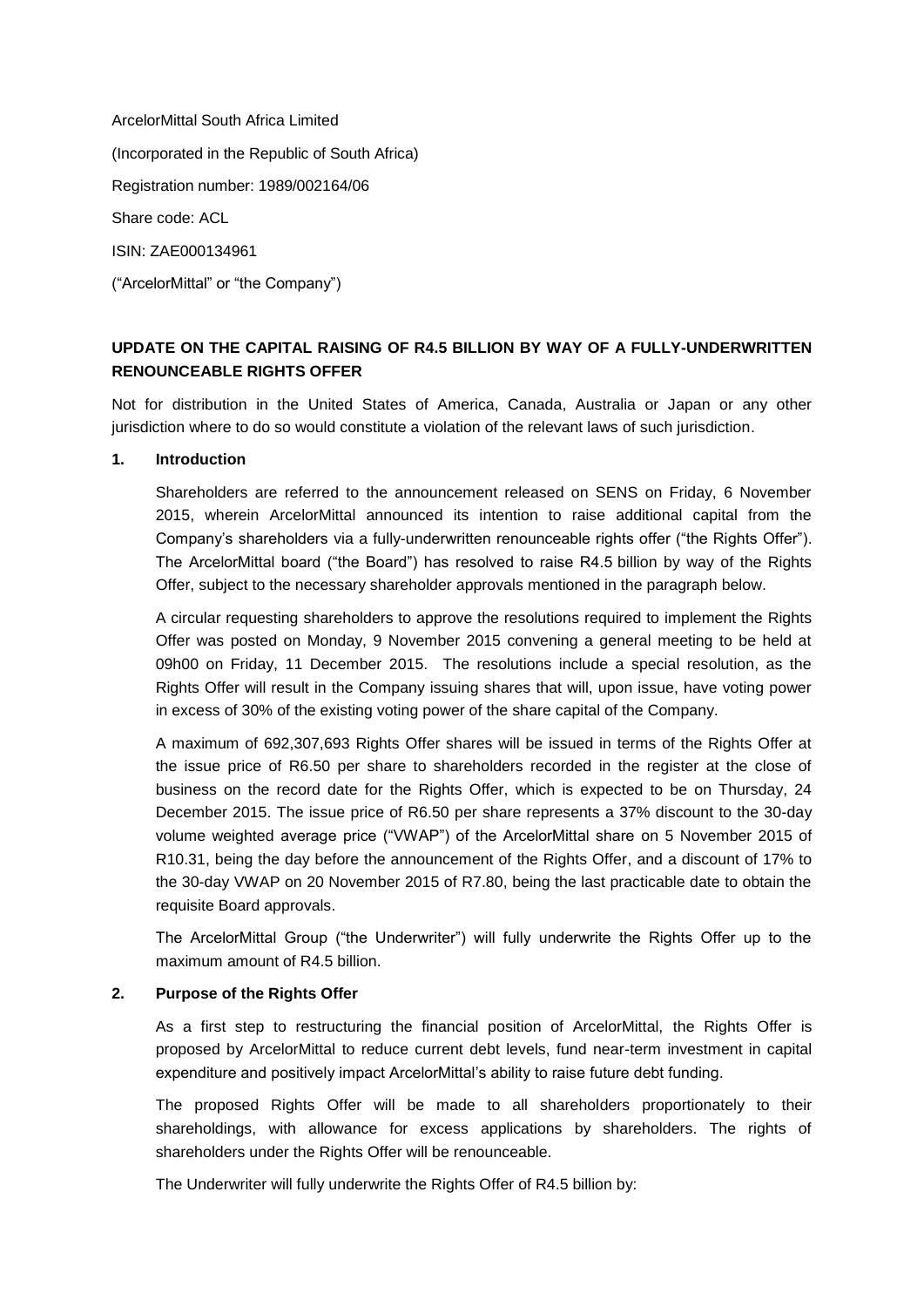- following its rights under the Rights Offer of approximately R2.2 billion; and
- subscribing for any remaining Rights Offer shares not taken up by the Company's shareholders, up to a maximum of R2.3 billion.

It is intended that the funds raised from the ArcelorMittal Group under the Rights Offer, will be first used to settle ArcelorMittal Group loans up to a maximum of R3.2 billion, with any balance being retained for operational and near-term capital expenditure purposes. This will allow the Company to optimise its financial position before embarking on its extended R4.5 billion capital programme over the next five years. Apart from the ArcelorMittal Group loans, there is no other material long-term debt outstanding.

By following its rights under the Rights Offer, the ArcelorMittal Group would be able to maintain its position as a major shareholder of the Company, which is an advantage as the Company values the involvement of the ArcelorMittal Group through its support as a key technology partner allowing the Company to receive leading technical support and benchmark its operations to international best practices.

|                                                                                                                                                      | <b>Date</b>                |
|------------------------------------------------------------------------------------------------------------------------------------------------------|----------------------------|
| Finalisation announcement released on SENS on                                                                                                        | Friday, 11 December 2015   |
| Finalisation announcement published in the press on                                                                                                  | Monday, 14 December 2015   |
| Last day to trade in ArcelorMittal shares on the JSE in order to be<br>entitled to participate in the Rights Offer (cum Rights Offer<br>entitlement) | Thursday, 17 December 2015 |
| List and trade letters of allocation on the JSE with the JSE code<br>ACLN and ISIN ZAE000212171 from the commencement of trade<br>on                 | Friday, 18 December 2015   |
| ArcelorMittal shares commence trading ex-Rights Offer entitlement<br>on the JSE from                                                                 | Friday, 18 December 2015   |
| Circular, including form of instruction (where applicable), posted to<br>certificated shareholders on                                                | Monday, 21 December 2015   |
| Record date in order to be entitled to participate in the Rights Offer                                                                               | Thursday, 24 December 2015 |
| <b>Rights Offer opens on</b>                                                                                                                         | Monday, 28 December 2015   |
| Letters of allocation credited to an electronic account held at the<br>transfer secretaries in respect of certificated shareholders on               | Monday, 28 December 2015   |
| CSDP or broker accounts credited with Rights Offer entitlements in<br>respect of dematerialised shareholders on                                      | Monday, 28 December 2015   |
| Rights Offer circular mailed to dematerialised shareholders (where<br>applicable) on                                                                 | Tuesday, 29 December 2015  |
| Last day to trade in the letters of allocation on the JSE                                                                                            | Friday, 8 January 2016     |
| Listing and trading on the JSE of the Rights Offer shares<br>commences at 09h00 on                                                                   | Monday, 11 January 2016    |
| Rights Offer closes at 12h00 on                                                                                                                      | Friday, 15 January 2016    |

### **3. Salient dates and times**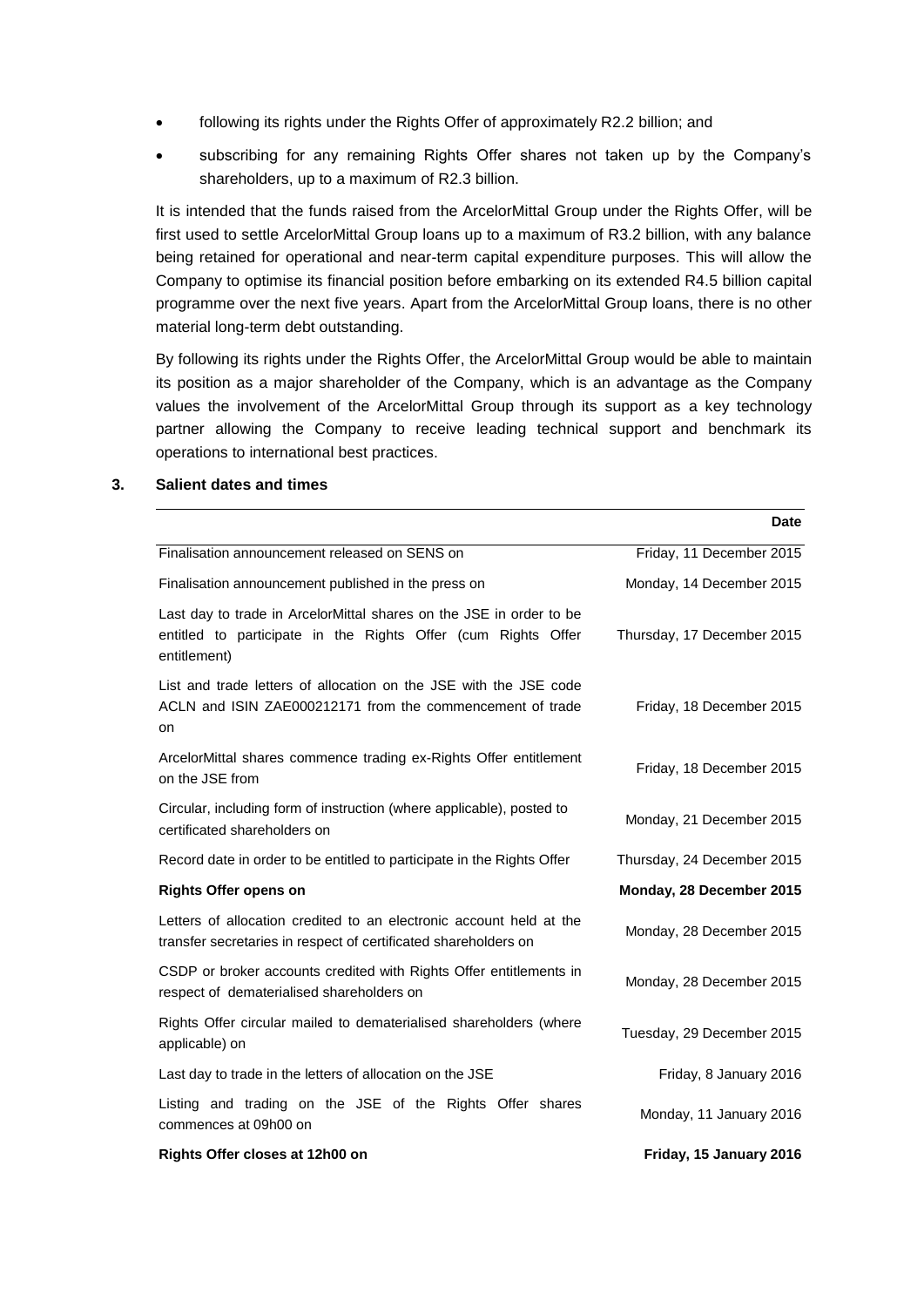| Payment to be made, and form of instruction to be lodged, with the<br>transfer secretaries by holders of certificated shares by 12h00 on                                                                | Friday, 15 January 2016    |
|---------------------------------------------------------------------------------------------------------------------------------------------------------------------------------------------------------|----------------------------|
| Record date for the letters of allocation                                                                                                                                                               | Friday, 15 January 2016    |
| Rights Offer shares issued on                                                                                                                                                                           | Monday, 18 January 2016    |
| CSDP or broker accounts of holders of dematerialised shares<br>debited and updated with entitlements to the Rights Offer shares on                                                                      | Monday, 18 January 2016    |
| Share certificates posted to certificated shareholders in respect of<br>entitlements to the Rights Offer shares on                                                                                      | Monday, 18 January 2016    |
| Results of the Rights Offer released on SENS on                                                                                                                                                         | Monday, 18 January 2016    |
| Results of the Rights Offer announcement published in the press on                                                                                                                                      | Monday, 18 January 2016    |
| In respect of successful excess applications (if applicable), Rights<br>Offer shares issued to dematerialised shareholders and/or share<br>certificates posted to certificated shareholders on or about | Wednesday, 20 January 2016 |
| In respect of unsuccessful excess applications (if applicable), refund<br>payments made to certificated shareholders on or about                                                                        | Wednesday, 20 January 2016 |
|                                                                                                                                                                                                         |                            |

#### **Notes:**

1. All dates and times are South African dates and times.

2. The above dates and times are subject to amendment. Any such amendment will be announced on SENS and published in the South African press.

#### **4. Jurisdiction**

The Rights Offer shares have not been, and will not be, registered under the Securities Act of the United States. Accordingly, the Rights Offer entitlement may not be offered, sold, resold, delivered or transferred, directly or indirectly, in or into the United States or to, or for the account or benefit of, United States persons, except pursuant to exemptions from the Securities Act of the United States. This announcement must not be, mailed or otherwise distributed or sent in, into or from the United States. This announcement does not constitute an offer of any securities for sale in the United States or to United States persons.

The Rights Offer also does not constitute an offer in the District of Columbia, the United States, the Dominion of Canada, the Commonwealth of Australia, the United Kingdom, Japan or in any other jurisdiction in which, or to any person to whom, it would not be lawful to make such an offer and this announcement should not be forwarded or transmitted to any person in any jurisdiction other than where it is lawful to make such an offer.

Shareholders resident outside the Common Monetary Area should consult their professional advisors to determine whether any governmental or other consents are required or other formalities need to be observed to allow them to take up the Rights Offer, or trade their entitlement.

Shareholders holding ArcelorMittal shares on behalf of persons who are resident outside the Common Monetary Area are responsible for ensuring that taking up the Rights Offer, or trading in their Rights Offer entitlements thereunder, do not breach regulations in the relevant overseas jurisdictions.